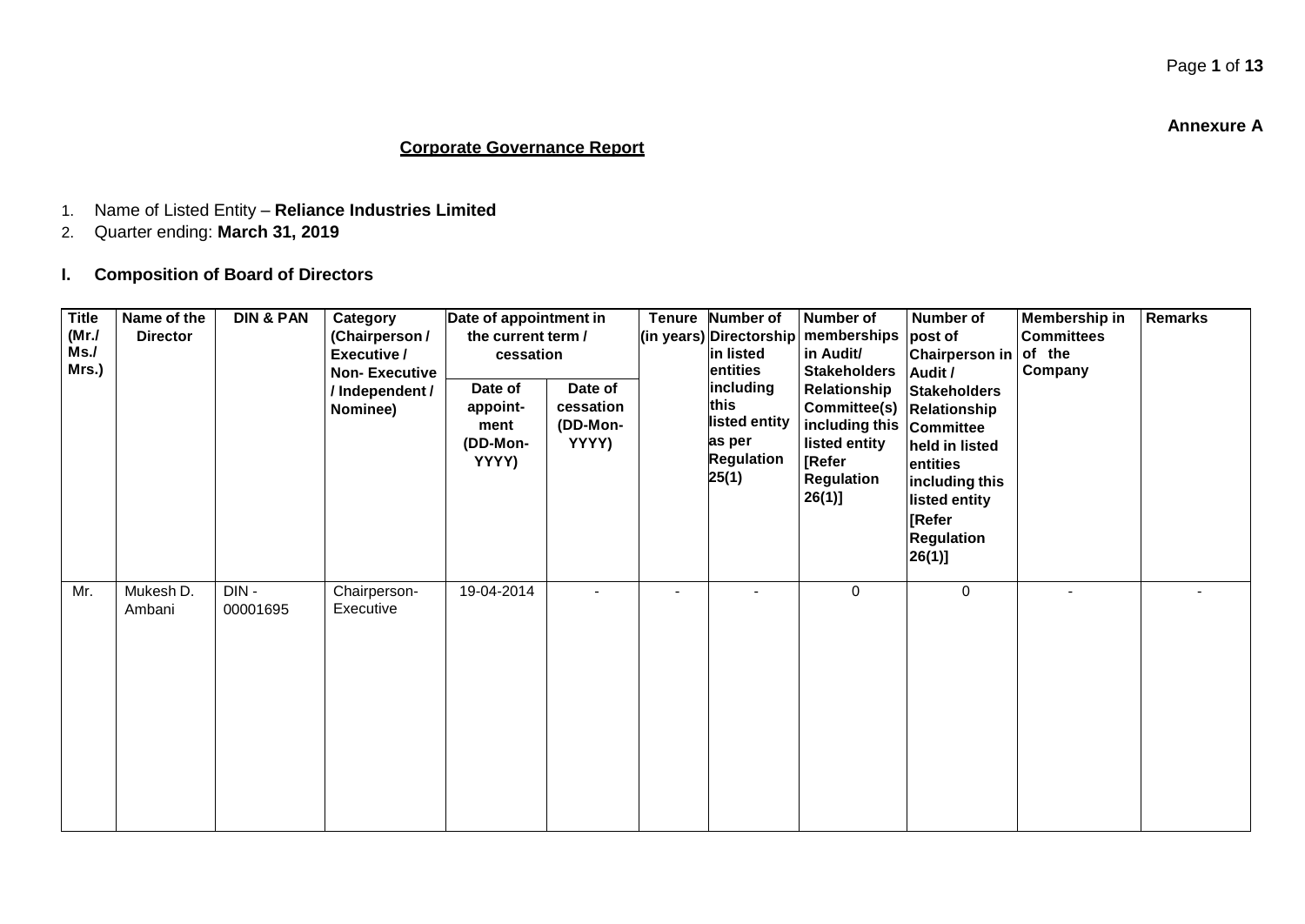| <b>Title</b><br>(MrJ)<br>Ms.<br>Mrs.) | Name of the<br><b>Director</b> | <b>DIN &amp; PAN</b> | Category<br>(Chairperson /<br>Executive /<br><b>Non-Executive</b><br>/ Independent /<br>Nominee) | Date of appointment in<br>the current term /<br>cessation<br>Date of<br>appoint-<br>ment<br>(DD-Mon-<br>YYYY) | Date of<br>cessation<br>(DD-Mon-<br>YYYY) |                          | Tenure Number of<br>(in years) Directorship<br>in listed<br>entities<br>including<br>this<br>listed entity<br>as per<br><b>Regulation</b><br>25(1) | <b>Number of</b><br>memberships<br>in Audit/<br><b>Stakeholders</b><br>Relationship<br>Committee(s) Relationship<br>including this Committee<br>listed entity<br>[Refer<br><b>Regulation</b><br>$26(1)$ ] | Number of<br>post of<br>Chairperson in<br>Audit /<br><b>Stakeholders</b><br>held in listed<br>entities<br>including this<br>listed entity<br><b>[Refer</b><br><b>Regulation</b><br>$26(1)$ ] | Membership in<br><b>Committees</b><br>of the<br>Company                                                                     | <b>Remarks</b> |
|---------------------------------------|--------------------------------|----------------------|--------------------------------------------------------------------------------------------------|---------------------------------------------------------------------------------------------------------------|-------------------------------------------|--------------------------|----------------------------------------------------------------------------------------------------------------------------------------------------|-----------------------------------------------------------------------------------------------------------------------------------------------------------------------------------------------------------|----------------------------------------------------------------------------------------------------------------------------------------------------------------------------------------------|-----------------------------------------------------------------------------------------------------------------------------|----------------|
| Mr.                                   | Nikhil R.<br>Meswani           | DIN-<br>00001620     | Executive                                                                                        | 01-07-2018                                                                                                    | $\blacksquare$                            | $\overline{\phantom{a}}$ | $\blacksquare$                                                                                                                                     | $\overline{2}$                                                                                                                                                                                            | $\overline{1}$                                                                                                                                                                               | 1. Stakeholders'<br>Relationship<br>Committee<br>2. Corporate<br>Social<br>Responsibility<br>and<br>Governance<br>Committee |                |
| Mr.                                   | Hital R.<br>Meswani            | DIN-<br>00001623     | Executive                                                                                        | 04-08-2015                                                                                                    |                                           | $\overline{a}$           | $\blacksquare$                                                                                                                                     | $\mathbf{1}$                                                                                                                                                                                              | $\mathbf 0$                                                                                                                                                                                  | 1. Stakeholders'<br>Relationship<br>Committee<br>Risk<br>2.<br>Management<br>Committee                                      |                |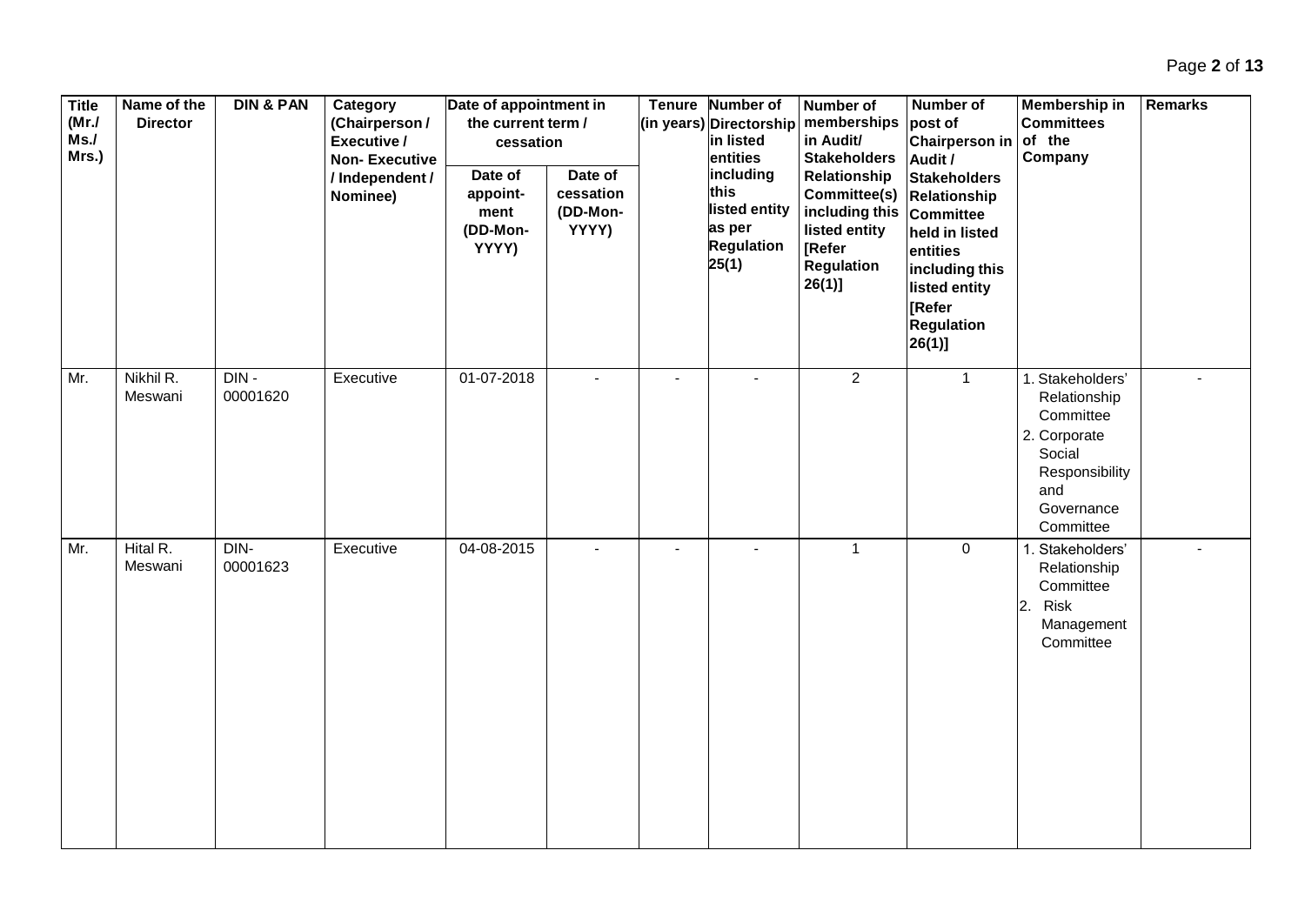| <b>Title</b><br>(MrJ)<br>Ms.<br>Mrs.) | Name of the<br><b>Director</b> | <b>DIN &amp; PAN</b> | Category<br>(Chairperson /<br>Executive /<br><b>Non-Executive</b><br>/Independent/<br>Nominee) | Date of appointment in<br>the current term /<br>cessation<br>Date of<br>appoint-<br>ment<br>(DD-Mon-<br>YYYY) | Date of<br>cessation<br>(DD-Mon-<br>YYYY) |                | Tenure Number of<br>(in years) Directorship<br>in listed<br>entities<br>including<br>this<br>listed entity<br>as per<br><b>Regulation</b><br>25(1) | <b>Number of</b><br>memberships<br>in Audit/<br><b>Stakeholders</b><br>Relationship<br>Committee(s)<br>including this Committee<br>listed entity<br>[Refer<br><b>Regulation</b><br>$26(1)$ ] | Number of<br>post of<br><b>Chairperson in</b><br>Audit /<br><b>Stakeholders</b><br>Relationship<br>held in listed<br>entities<br>including this<br>listed entity<br>[Refer<br><b>Regulation</b><br>$26(1)$ ] | Membership in<br><b>Committees</b><br>of the<br>Company | <b>Remarks</b> |
|---------------------------------------|--------------------------------|----------------------|------------------------------------------------------------------------------------------------|---------------------------------------------------------------------------------------------------------------|-------------------------------------------|----------------|----------------------------------------------------------------------------------------------------------------------------------------------------|----------------------------------------------------------------------------------------------------------------------------------------------------------------------------------------------|--------------------------------------------------------------------------------------------------------------------------------------------------------------------------------------------------------------|---------------------------------------------------------|----------------|
| Mr.                                   | <b>P.M.S.</b><br>Prasad        | DIN-<br>00012144     | Executive                                                                                      | 21-08-2014                                                                                                    |                                           | $\blacksquare$ | $\blacksquare$                                                                                                                                     | 4                                                                                                                                                                                            | $\mathbf 0$                                                                                                                                                                                                  | 1. Risk<br>Management<br>Committee                      |                |
| Mr.                                   | Pawan<br>Kumar Kapil           | DIN-<br>02460200     | Executive                                                                                      | 16-05-2018                                                                                                    |                                           |                |                                                                                                                                                    | $\boldsymbol{0}$                                                                                                                                                                             | $\mathbf 0$                                                                                                                                                                                                  | $\blacksquare$                                          |                |
| Mr.                                   | Mansingh L<br><b>Bhakta</b>    | $DIN -$<br>00001963  | Non-executive-<br>Independent                                                                  | 21-07-2017                                                                                                    |                                           | 5 years        | $\mathbf{1}$                                                                                                                                       | $\mathbf 0$                                                                                                                                                                                  | $\mathbf 0$                                                                                                                                                                                                  |                                                         |                |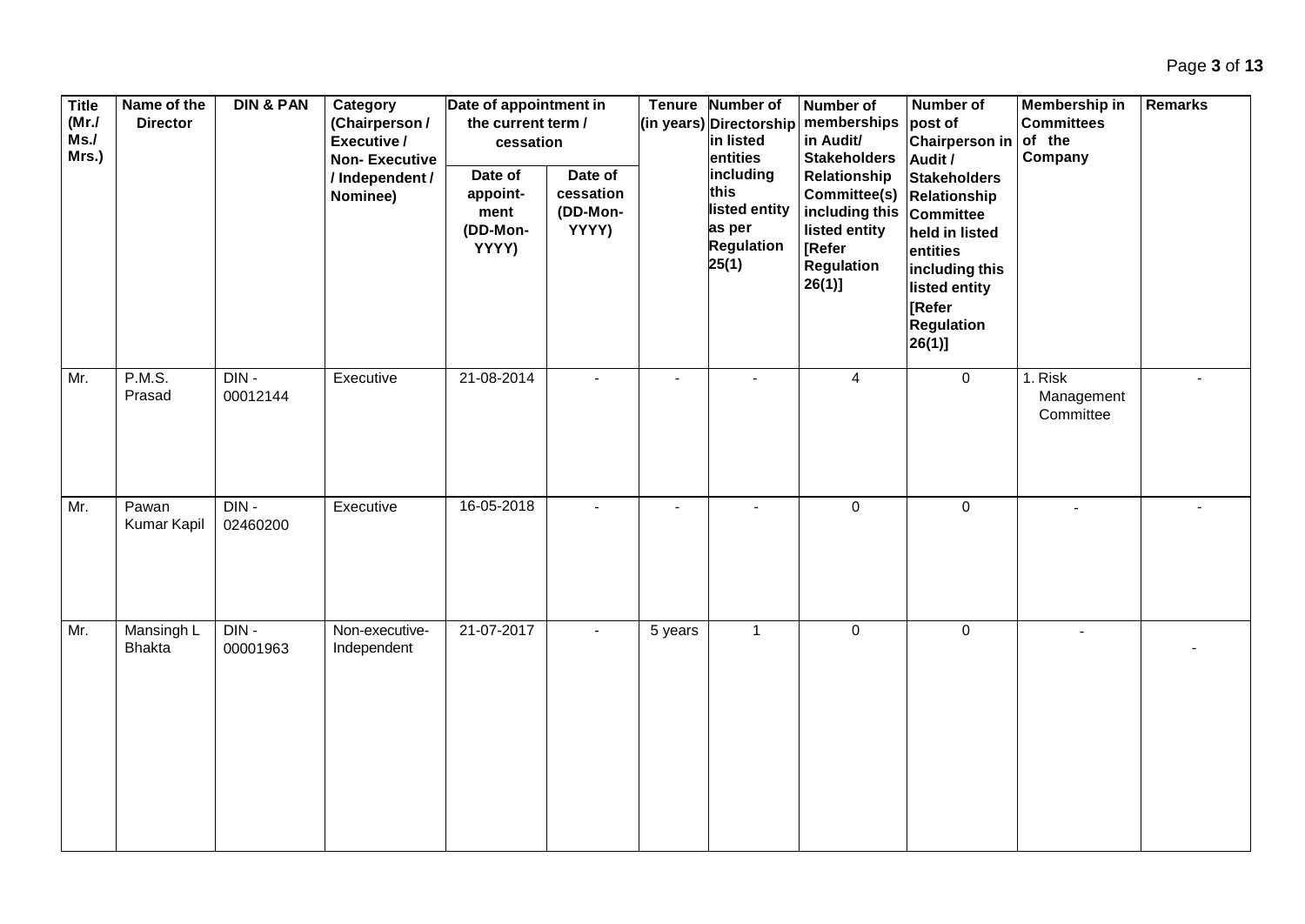| <b>Title</b><br>(MrJ)<br>Ms.<br>Mrs.) | Name of the<br><b>Director</b> | <b>DIN &amp; PAN</b> | Category<br>(Chairperson /<br>Executive /<br><b>Non-Executive</b><br>/ Independent /<br>Nominee) | Date of appointment in<br>the current term /<br>cessation<br>Date of<br>appoint-<br>ment<br>(DD-Mon-<br>YYYY) | Date of<br>cessation<br>(DD-Mon-<br>YYYY) | <b>Tenure</b> | <b>Number of</b><br>(in years) Directorship<br>in listed<br>entities<br>including<br>this<br>listed entity<br>as per<br><b>Regulation</b><br>25(1) | Number of<br>memberships<br>in Audit/<br><b>Stakeholders</b><br>Relationship<br>Committee(s) Relationship<br>including this<br>listed entity<br><b>[Refer</b><br><b>Regulation</b><br>$26(1)$ ] | Number of<br>post of<br><b>Chairperson in</b><br>Audit /<br><b>Stakeholders</b><br><b>Committee</b><br>held in listed<br>entities<br>including this<br>listed entity<br><b>IRefer</b><br><b>Regulation</b><br>$26(1)$ ] | Membership in<br><b>Committees</b><br>of the<br>Company                                                                                                                                                                          | <b>Remarks</b> |
|---------------------------------------|--------------------------------|----------------------|--------------------------------------------------------------------------------------------------|---------------------------------------------------------------------------------------------------------------|-------------------------------------------|---------------|----------------------------------------------------------------------------------------------------------------------------------------------------|-------------------------------------------------------------------------------------------------------------------------------------------------------------------------------------------------|-------------------------------------------------------------------------------------------------------------------------------------------------------------------------------------------------------------------------|----------------------------------------------------------------------------------------------------------------------------------------------------------------------------------------------------------------------------------|----------------|
| Mr.                                   | Yogendra P.<br>Trivedi         | DIN-<br>00001879     | Non-executive-<br>Independent                                                                    | 21-07-2017                                                                                                    |                                           | 5 years       | 4                                                                                                                                                  | 4                                                                                                                                                                                               | 3                                                                                                                                                                                                                       | 1. Audit<br>Committee<br>2. Stakeholders'<br>Relationship<br>Committee<br>3. Human<br>Resources,<br>Nomination<br>and<br>Remuneration<br>Committee<br>4. Corporate<br>Social<br>Responsibility<br>and<br>Governance<br>Committee |                |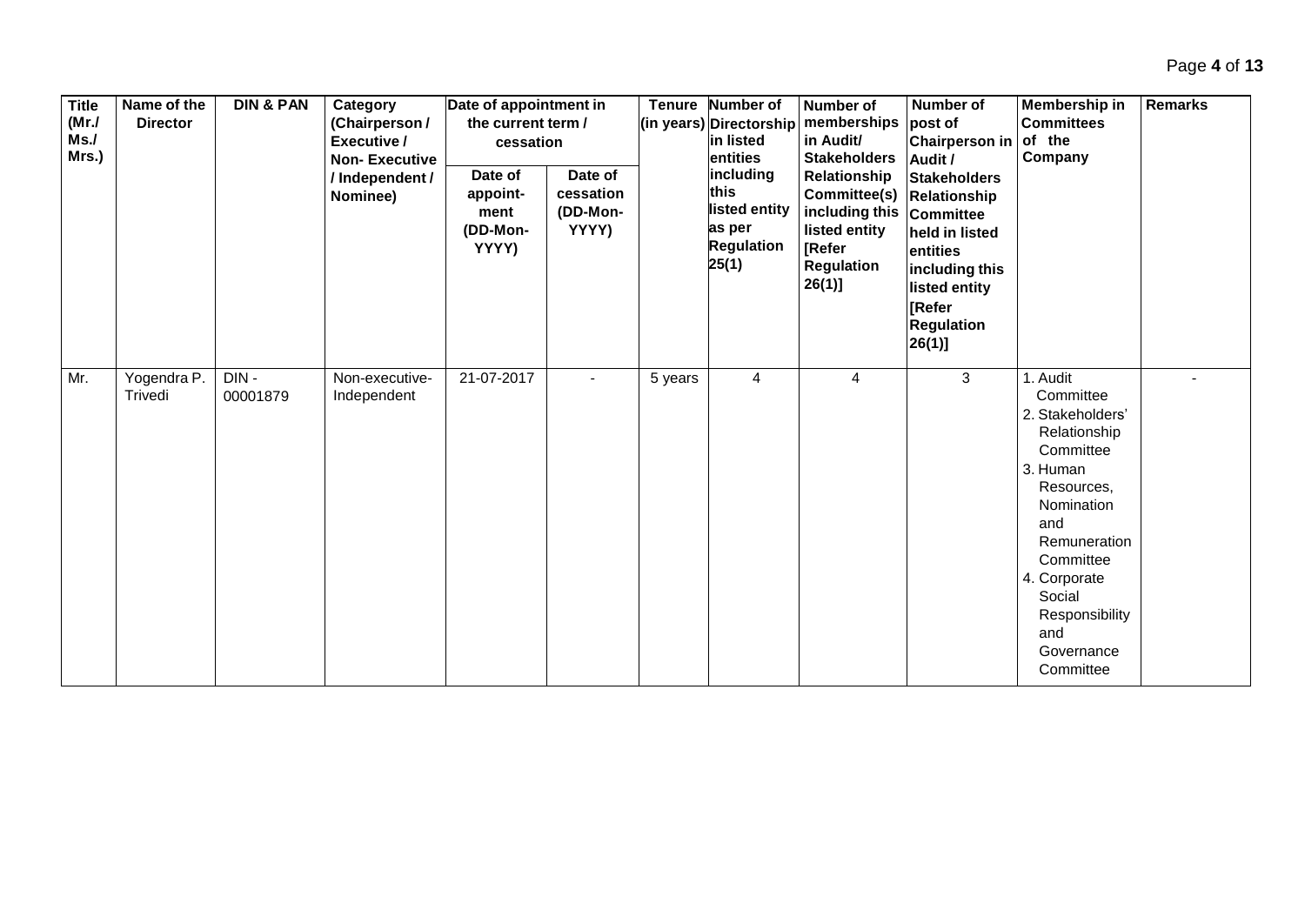| <b>Title</b><br>(MrJ)<br>Ms.<br>Mrs.) | Name of the<br><b>Director</b> | <b>DIN &amp; PAN</b> | Category<br>(Chairperson /<br>Executive /<br><b>Non-Executive</b><br>/Independent/<br>Nominee) | Date of appointment in<br>the current term /<br>cessation<br>Date of<br>appoint-<br>ment<br>(DD-Mon-<br>YYYY) | Date of<br>cessation<br>(DD-Mon-<br>YYYY) | <b>Tenure</b> | <b>Number of</b><br>(in years) Directorship<br>in listed<br>entities<br>including<br>this<br>listed entity<br>as per<br><b>Regulation</b><br>25(1) | Number of<br>memberships<br>in Audit/<br><b>Stakeholders</b><br>Relationship<br>Committee(s) Relationship<br>including this Committee<br>listed entity<br>[Refer<br>Regulation<br>$26(1)$ ] | Number of<br>post of<br>Chairperson in<br>Audit /<br><b>Stakeholders</b><br>held in listed<br>entities<br>including this<br>listed entity<br>[Refer<br><b>Regulation</b><br>$26(1)$ ] | Membership in<br><b>Committees</b><br>of the<br>Company | Remarks |
|---------------------------------------|--------------------------------|----------------------|------------------------------------------------------------------------------------------------|---------------------------------------------------------------------------------------------------------------|-------------------------------------------|---------------|----------------------------------------------------------------------------------------------------------------------------------------------------|---------------------------------------------------------------------------------------------------------------------------------------------------------------------------------------------|---------------------------------------------------------------------------------------------------------------------------------------------------------------------------------------|---------------------------------------------------------|---------|
| Mr.                                   | Dipak C.<br>Jain               | DIN-<br>00228513     | Non-executive-<br>Independent                                                                  | 21-07-2017                                                                                                    | $\blacksquare$                            | 5 years       | $\overline{2}$                                                                                                                                     | $\overline{2}$                                                                                                                                                                              | $\mathbf 0$                                                                                                                                                                           |                                                         |         |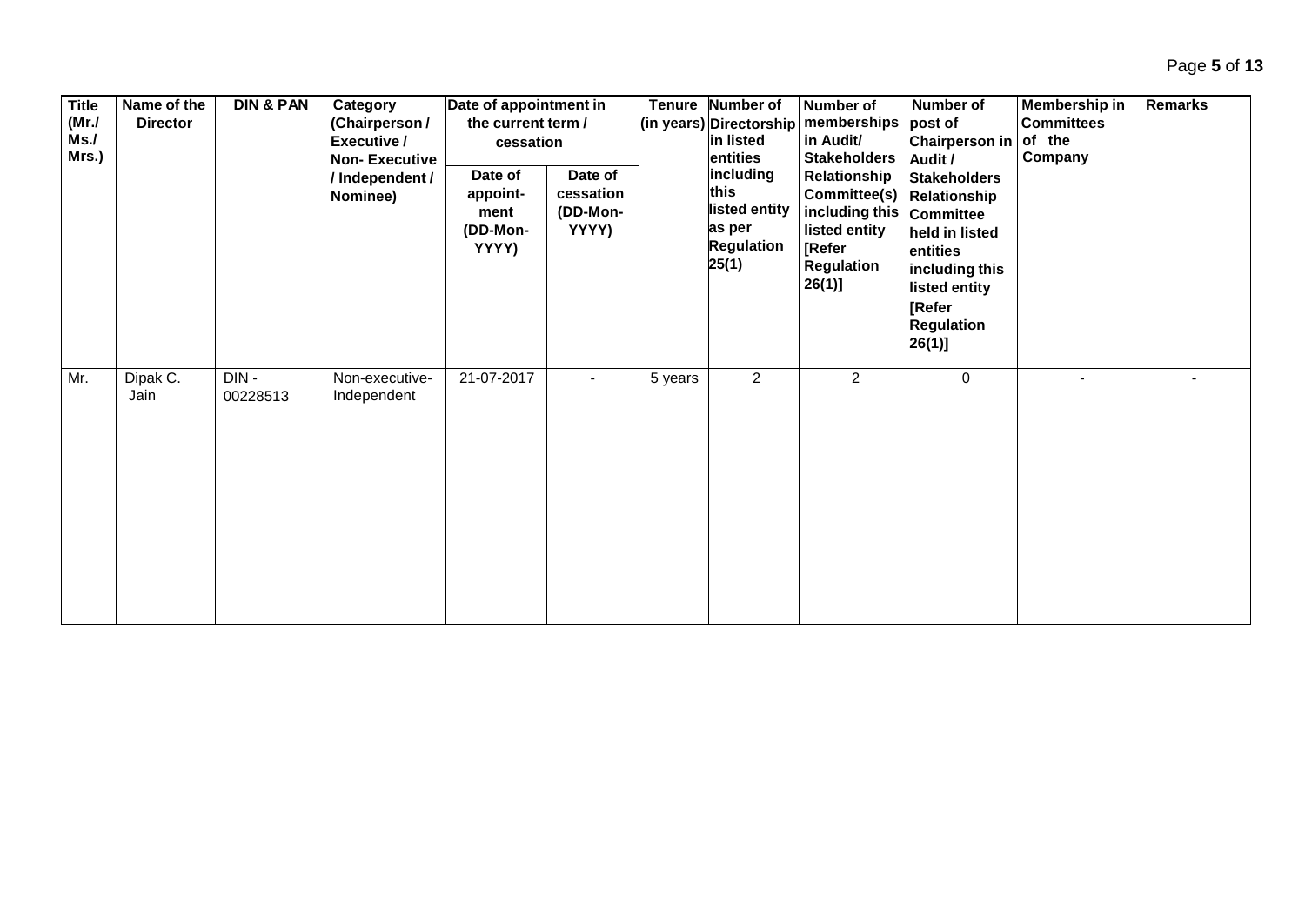| <b>Title</b><br>(MrJ)<br>Ms.<br>Mrs.) | Name of the<br><b>Director</b> | <b>DIN &amp; PAN</b>   | Category<br>(Chairperson /<br>Executive /<br><b>Non-Executive</b><br>/ Independent /<br>Nominee) | Date of appointment in<br>the current term /<br>cessation<br>Date of<br>appoint-<br>ment<br>(DD-Mon-<br>YYYY) | Date of<br>cessation<br>(DD-Mon-<br>YYYY) | <b>Tenure</b> | Number of<br>(in years) Directorship<br>in listed<br>entities<br>including<br>this<br>listed entity<br>as per<br><b>Regulation</b><br>25(1) | <b>Number of</b><br>memberships<br>in Audit/<br><b>Stakeholders</b><br>Relationship<br>Committee(s)<br>including this Committee<br>listed entity<br>[Refer<br>Regulation<br>$26(1)$ ] | <b>Number of</b><br>post of<br><b>Chairperson in</b><br>Audit /<br><b>Stakeholders</b><br>Relationship<br>held in listed<br>entities<br>including this<br>listed entity<br><b>Refer</b><br><b>Regulation</b><br>26(1) | Membership in<br><b>Committees</b><br>of the<br>Company                                                                                                                      | <b>Remarks</b> |
|---------------------------------------|--------------------------------|------------------------|--------------------------------------------------------------------------------------------------|---------------------------------------------------------------------------------------------------------------|-------------------------------------------|---------------|---------------------------------------------------------------------------------------------------------------------------------------------|---------------------------------------------------------------------------------------------------------------------------------------------------------------------------------------|-----------------------------------------------------------------------------------------------------------------------------------------------------------------------------------------------------------------------|------------------------------------------------------------------------------------------------------------------------------------------------------------------------------|----------------|
| Mr.                                   | Raghunath<br>A. Mashelkar      | <b>DIN</b><br>00074119 | Non-executive-<br>Independent                                                                    | 21-07-2017                                                                                                    |                                           | 5 years       | 3                                                                                                                                           | $\overline{c}$                                                                                                                                                                        | $\mathbf 0$                                                                                                                                                                                                           | Audit<br>Committee<br>2. Human<br>Resources,<br>Nomination<br>and<br>Remuneration<br>Committee<br>3. Corporate<br>Social<br>Responsibility<br>and<br>Governance<br>Committee |                |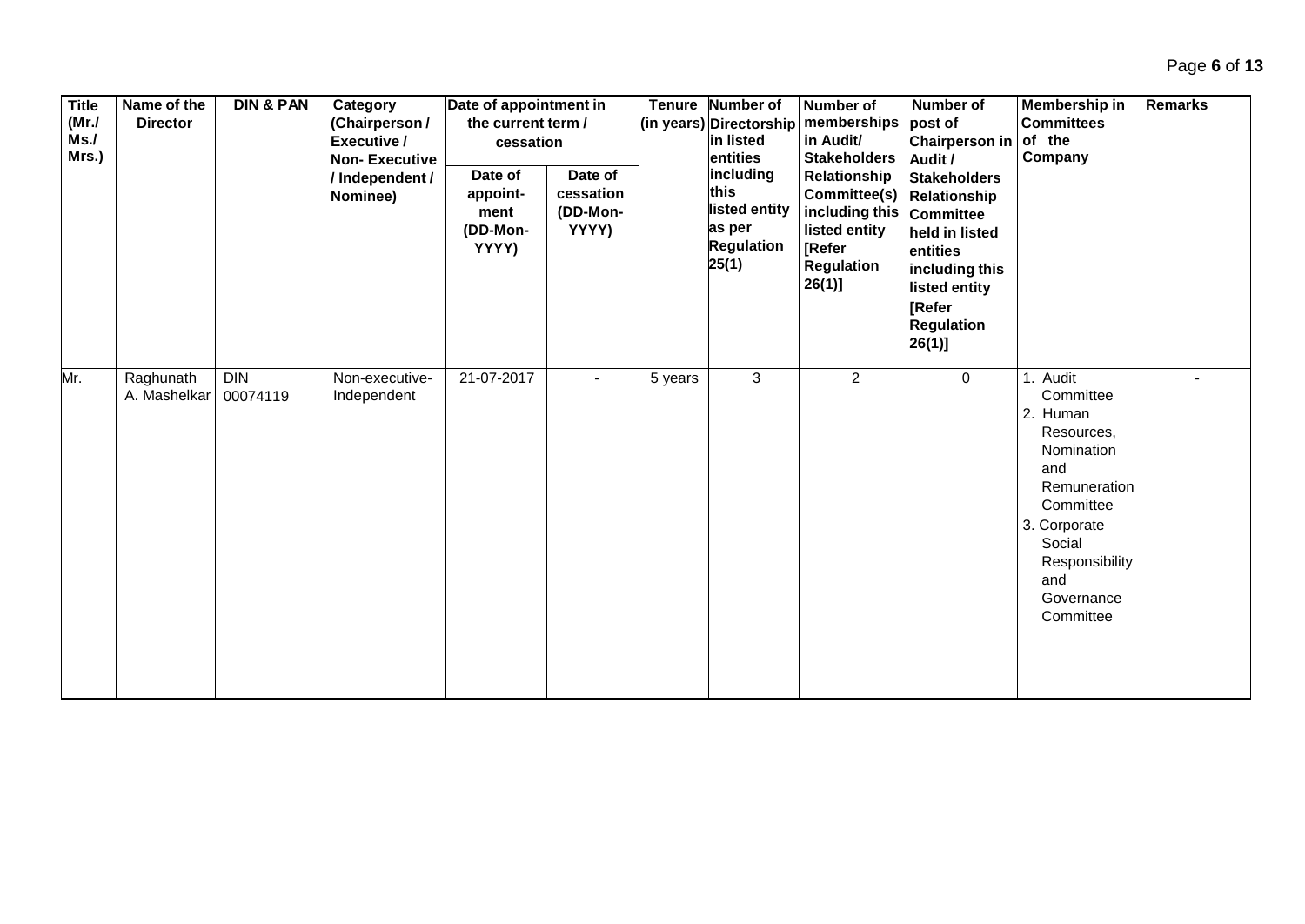| <b>Title</b><br>(MrJ)<br>Ms.<br>Mrs.) | Name of the<br><b>Director</b> | <b>DIN &amp; PAN</b> | Category<br>(Chairperson /<br>Executive /<br><b>Non-Executive</b><br>/ Independent /<br>Nominee) | Date of appointment in<br>the current term /<br>cessation<br>Date of<br>appoint-<br>ment<br>(DD-Mon-<br>YYYY) | Date of<br>cessation<br>(DD-Mon-<br>YYYY) |         | Tenure Number of<br>(in years) Directorship<br>in listed<br>entities<br>including<br>this<br>listed entity<br>as per<br><b>Regulation</b><br>25(1) | <b>Number of</b><br>memberships<br>in Audit/<br><b>Stakeholders</b><br>Relationship<br>Committee(s)<br>including this<br>listed entity<br>[Refer<br><b>Regulation</b><br>$26(1)$ ] | Number of<br>post of<br><b>Chairperson in</b><br>Audit /<br><b>Stakeholders</b><br><b>Relationship</b><br><b>Committee</b><br>held in listed<br>entities<br>including this<br>listed entity<br>[Refer<br><b>Regulation</b><br>$26(1)$ ] | Membership in<br><b>Committees</b><br>of the<br>Company                                                                                 | Remarks |
|---------------------------------------|--------------------------------|----------------------|--------------------------------------------------------------------------------------------------|---------------------------------------------------------------------------------------------------------------|-------------------------------------------|---------|----------------------------------------------------------------------------------------------------------------------------------------------------|------------------------------------------------------------------------------------------------------------------------------------------------------------------------------------|-----------------------------------------------------------------------------------------------------------------------------------------------------------------------------------------------------------------------------------------|-----------------------------------------------------------------------------------------------------------------------------------------|---------|
| Mr.                                   | Adil<br>Zainulbhai             | $DIN -$<br>06646490  | Non-executive-<br>Independent                                                                    | 18-06-2014                                                                                                    | $\blacksquare$                            | 5 years | 6                                                                                                                                                  | 9                                                                                                                                                                                  | $5\overline{)}$                                                                                                                                                                                                                         | 1. Audit<br>Committee<br>2. Risk<br>Management<br>Committee<br>3. Human<br>Resources,<br>Nomination<br>and<br>Remuneration<br>Committee |         |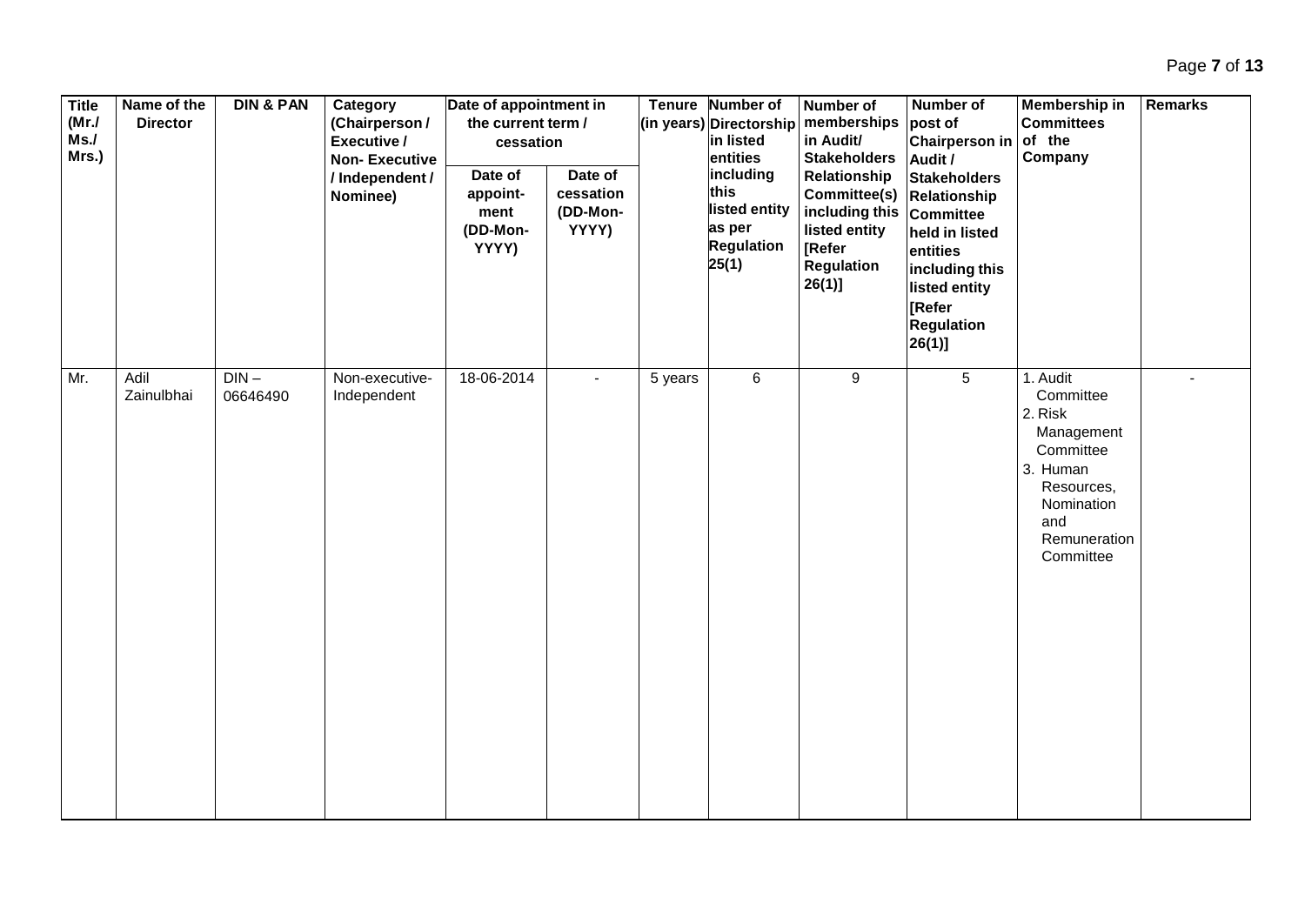| <b>Title</b><br>(MrJ)<br>Ms.<br>Mrs.) | Name of the<br><b>Director</b> | <b>DIN &amp; PAN</b> | Category<br>(Chairperson /<br>Executive /<br><b>Non-Executive</b><br>/ Independent /<br>Nominee) | Date of appointment in<br>the current term /<br>cessation<br>Date of<br>appoint-<br>ment<br>(DD-Mon-<br>YYYY) | Date of<br>cessation<br>(DD-Mon-<br>YYYY) | <b>Tenure</b> | Number of<br>(in years) Directorship<br>in listed<br>entities<br>including<br>this<br>listed entity<br>as per<br><b>Regulation</b><br>25(1) | Number of<br>memberships<br>in Audit/<br><b>Stakeholders</b><br>Relationship<br>Committee(s) Relationship<br>including this<br>listed entity<br>[Refer<br>Regulation<br>$26(1)$ ] | Number of<br>post of<br><b>Chairperson in</b><br>Audit /<br><b>Stakeholders</b><br>Committee<br>held in listed<br>entities<br>including this<br>listed entity<br><b>[Refer</b><br><b>Regulation</b><br>$26(1)$ ] | Membership in<br><b>Committees</b><br>of the<br>Company                                        | <b>Remarks</b> |
|---------------------------------------|--------------------------------|----------------------|--------------------------------------------------------------------------------------------------|---------------------------------------------------------------------------------------------------------------|-------------------------------------------|---------------|---------------------------------------------------------------------------------------------------------------------------------------------|-----------------------------------------------------------------------------------------------------------------------------------------------------------------------------------|------------------------------------------------------------------------------------------------------------------------------------------------------------------------------------------------------------------|------------------------------------------------------------------------------------------------|----------------|
| Mrs.                                  | Nita M.<br>Ambani              | $DIN -$<br>03115198  | Non-executive -<br>Non-<br>independent                                                           | 18-06-2014                                                                                                    |                                           |               |                                                                                                                                             | $\mathbf 0$                                                                                                                                                                       | $\mathbf 0$                                                                                                                                                                                                      |                                                                                                |                |
| Mr.                                   | Raminder<br>Singh Gujral       | DIN-<br>07175393     | Non-executive-<br>Independent                                                                    | 12-06-2015                                                                                                    |                                           | 5 years       | $\overline{2}$                                                                                                                              | 3                                                                                                                                                                                 | $\mathbf 0$                                                                                                                                                                                                      | 1. Audit<br>Committee<br>2. Human<br>Resources,<br>Nomination and<br>Remuneration<br>Committee |                |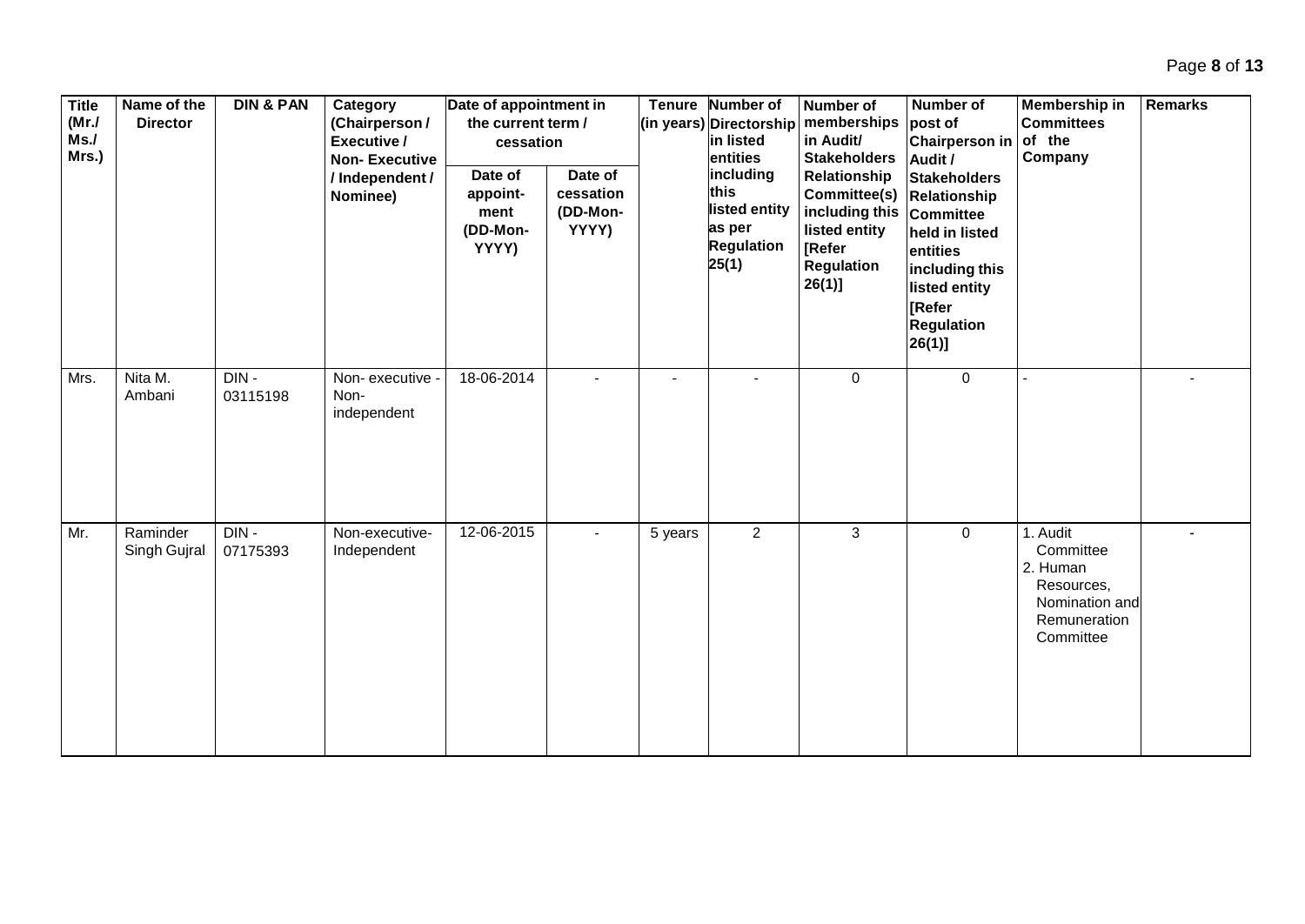| <b>Title</b><br>(MrJ)<br>Ms.<br>Mrs.) | Name of the<br><b>Director</b> | <b>DIN &amp; PAN</b> | Category<br>(Chairperson /<br>Executive /<br><b>Non-Executive</b><br>/ Independent /<br>Nominee) | Date of appointment in<br>the current term /<br>cessation<br>Date of<br>appoint-<br>ment<br>(DD-Mon-<br>YYYY) | Date of<br>cessation<br>(DD-Mon-<br>YYYY) | <b>Tenure</b> | <b>Number of</b><br>(in years) Directorship<br>in listed<br>entities<br>including<br>this<br>listed entity<br>as per<br><b>Regulation</b><br>25(1) | <b>Number of</b><br>memberships<br>in Audit/<br><b>Stakeholders</b><br>Relationship<br>Committee(s)<br>including this<br>listed entity<br>[Refer<br><b>Regulation</b><br>$26(1)$ ] | Number of<br>post of<br>Chairperson in<br>Audit /<br><b>Stakeholders</b><br>Relationship<br><b>Committee</b><br>held in listed<br>entities<br>including this<br>listed entity<br>[Refer<br><b>Regulation</b><br> 26(1) | Membership in<br><b>Committees</b><br>of the<br>Company                                                                                                                                   | <b>Remarks</b>                                                                                                                                                            |
|---------------------------------------|--------------------------------|----------------------|--------------------------------------------------------------------------------------------------|---------------------------------------------------------------------------------------------------------------|-------------------------------------------|---------------|----------------------------------------------------------------------------------------------------------------------------------------------------|------------------------------------------------------------------------------------------------------------------------------------------------------------------------------------|------------------------------------------------------------------------------------------------------------------------------------------------------------------------------------------------------------------------|-------------------------------------------------------------------------------------------------------------------------------------------------------------------------------------------|---------------------------------------------------------------------------------------------------------------------------------------------------------------------------|
| Mr.                                   | Shumeet<br>Banerji             | $DIN -$<br>02787784  | Non-executive-<br>Independent                                                                    | 21-07-2017                                                                                                    |                                           | 5 years       | $\overline{2}$                                                                                                                                     | 0                                                                                                                                                                                  | $\mathbf 0$                                                                                                                                                                                                            | 1. Human<br>Resources,<br>Nomination and<br>Remuneration<br>Committee<br>2. Risk<br>Management<br>Committee<br>3. Corporate<br>Social<br>Responsibility<br>and<br>Governance<br>Committee |                                                                                                                                                                           |
| Mrs.                                  | Arundhati<br>Bhattacharya      | $DIN -$<br>02011213  | Non-executive-<br>Independent                                                                    | 17-10-2018                                                                                                    | $\blacksquare$                            | 5 years       | $\overline{4}$                                                                                                                                     | $\overline{2}$                                                                                                                                                                     | $\overline{0}$                                                                                                                                                                                                         | 1. Stakeholders'<br>Relationship<br>Committee                                                                                                                                             | Appointed for a<br>period of 5 (five)<br>consecutive<br>years for a term<br>up to October<br>16, 2023,<br>subject to the<br>approval of<br>Shareholders of<br>the Company |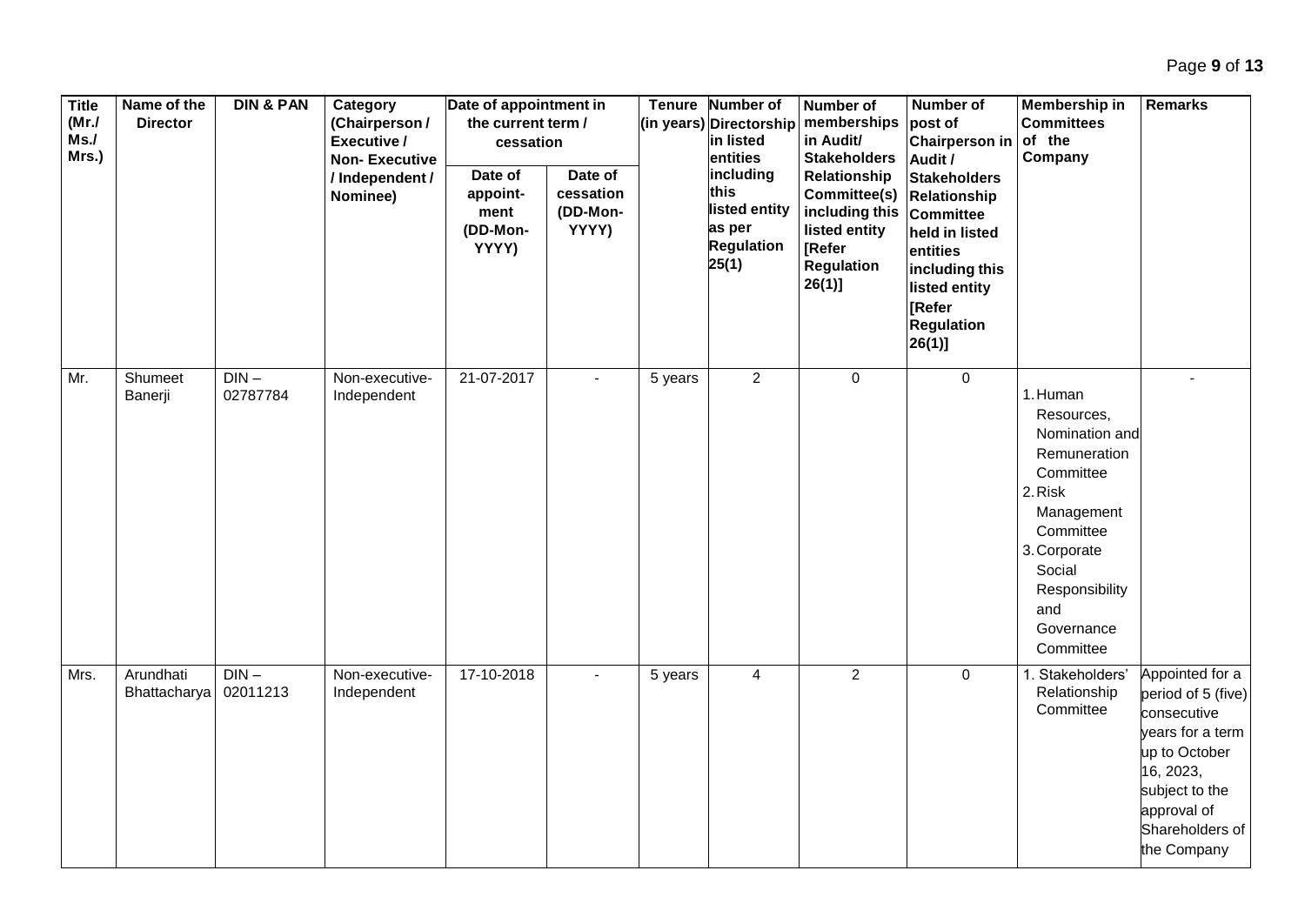## **II. Composition of Committees**

| <b>Name of Committee</b>                                            | <b>Name of Committee</b><br>members                                                                                                      | Category<br>(Chairperson / Executive / Non-Executive /<br><b>Independent / Nominee)</b>                                                                                                      | Company<br><b>Remarks</b><br>(Date of<br>appointment)                            |
|---------------------------------------------------------------------|------------------------------------------------------------------------------------------------------------------------------------------|----------------------------------------------------------------------------------------------------------------------------------------------------------------------------------------------|----------------------------------------------------------------------------------|
| 1. Audit Committee                                                  | Mr. Yogendra P. Trivedi<br>Dr. Raghunath A. Mashelkar<br>Mr. Adil Zainulbhai<br>Mr. Raminder Singh Gujral                                | Non-executive Independent - Chairman<br>Non-executive Independent - Member<br>Non-executive Independent - Member<br>Non-executive Independent - Member                                       | 27/04/1998<br>21/08/2009<br>20/12/2013<br>07/07/2015                             |
| 2. Human Resources, Nomination and<br><b>Remuneration Committee</b> | Mr. Adil Zainulbhai<br>Mr. Yogendra P. Trivedi<br>Dr. Raghunath A. Mashelkar<br>Mr. Raminder Singh Gujral<br>Dr. Shumeet Banerji         | Non-executive Independent - Chairman<br>Non-executive Independent - Member<br>Non-executive Independent - Member<br>Non-executive Independent - Member<br>Non-executive Independent - Member | 20/12/2013<br>20/12/2013<br>20/12/2013<br>27/09/2017<br>27/09/2017               |
| 3. Risk Management Committee                                        | Mr. Adil Zainulbhai<br>Dr. Shumeet Banerji<br>Mr. Hital R. Meswani<br>Mr. P.M.S. Prasad<br>Mr. Alok Agarwal<br>Mr. Srikanth Venkatachari | Non-executive Independent - Chairman<br>Non-executive Independent - Member<br>Executive - Member<br>Executive - Member<br>Not a director - Member<br>Not a director - Member                 | 13/10/2014<br>17/10/2018<br>13/10/2014<br>13/10/2014<br>13/10/2014<br>13/10/2014 |
| 4. Stakeholders' Relationship<br>Committee*                         | Mr. Yogendra P. Trivedi<br>Mrs. Arundhati Bhattacharya<br>Mr. Nikhil R. Meswani<br>Mr. Hital R. Meswani                                  | Non-executive Independent - Chairman<br>Non-executive Independent - Member<br>Executive - Member<br>Executive - Member                                                                       | 18/04/2014<br>17/10/2018<br>18/04/2014<br>18/04/2014                             |
| 5. Corporate Social Responsibility and<br>Governance Committee      | Mr. Yogendra P. Trivedi<br>Dr. Raghunath A. Mashelkar<br>Dr. Shumeet Banerji<br>Mr. Nikhil R. Meswani                                    | Non-executive Independent - Chairman<br>Non-executive Independent - Member<br>Non-executive Independent - Member<br>Executive - Member                                                       | 17/01/2014<br>17/01/2014<br>27/09/2017<br>17/01/2014                             |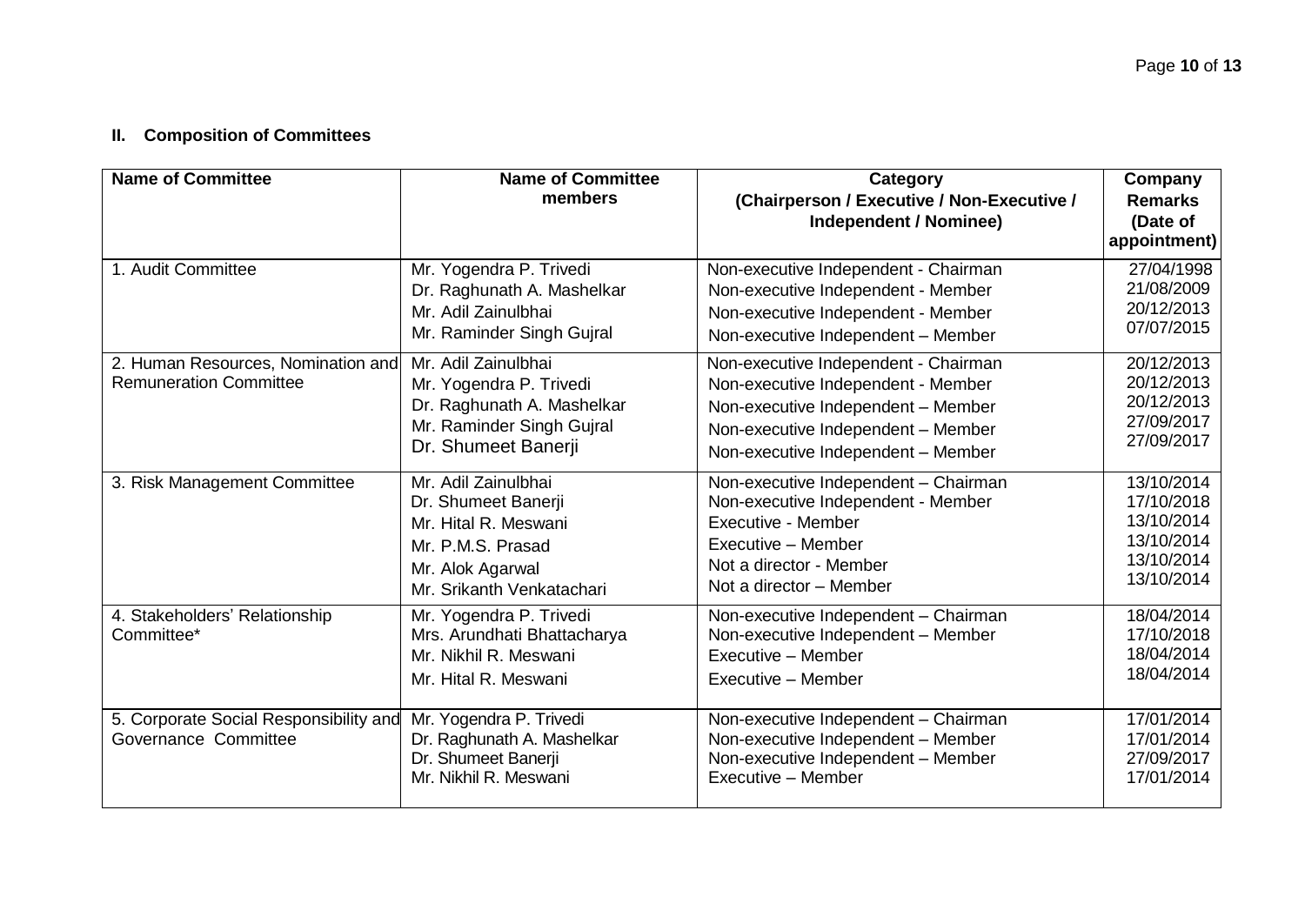### **III. Meeting of Board of Directors**

| Date(s) of Meeting (if any) in the<br>previous quarter | Date(s) of Meeting (if any) in<br>the relevant quarter     | Maximum gap between<br>any two consecutive<br>meetings<br>(in number of days) | <b>Company Remarks</b> |
|--------------------------------------------------------|------------------------------------------------------------|-------------------------------------------------------------------------------|------------------------|
| October 17, 2018                                       | <b>January 17, 2019</b><br>March 6, 2019<br>March 29, 2019 | 91 days                                                                       |                        |

### **IV. Meeting of Committees**

| Name of the<br><b>Committee</b>                                          | Date(s) of<br>meeting of the<br>committee in the<br>previous quarter | Date(s) of<br>meeting of the<br>committee in the<br>relevant quarter                        | <b>Whether</b><br>requirement of<br>Quorum met<br>(details) | Maximum gap between any<br>two consecutive meetings<br>(in number of days) | Company<br><b>Remarks</b> |
|--------------------------------------------------------------------------|----------------------------------------------------------------------|---------------------------------------------------------------------------------------------|-------------------------------------------------------------|----------------------------------------------------------------------------|---------------------------|
| <b>Audit Committee</b>                                                   | October 16, 2018<br>October 17, 2018                                 | January 17, 2019<br>January 18, 2019<br>February 7, 2019<br>March 6, 2019<br>March 29, 2019 | Required quorum of 2<br>members was met                     | 91 days                                                                    |                           |
| Human Resources,<br>Nomination<br>and<br>Remuneration<br>Committee       | October 16, 2018                                                     | January 18, 2019<br>March 29, 2019                                                          | Required quorum of 2<br>members was met                     | 93 days                                                                    |                           |
| <b>Risk Management</b><br>Committee                                      |                                                                      | January 18, 2019                                                                            | Required quorum of 2<br>members was met                     |                                                                            |                           |
| Stakeholders'<br>Relationship<br>Committee                               | October 17, 2018                                                     | January 29, 2019                                                                            | Required quorum of 2<br>members was met                     | 103 days                                                                   |                           |
| <b>Corporate Social</b><br>Responsibility and<br>Governance<br>Committee | October 16, 2018                                                     | January 17, 2019                                                                            | Required quorum of 2<br>members was met                     | 92 days                                                                    |                           |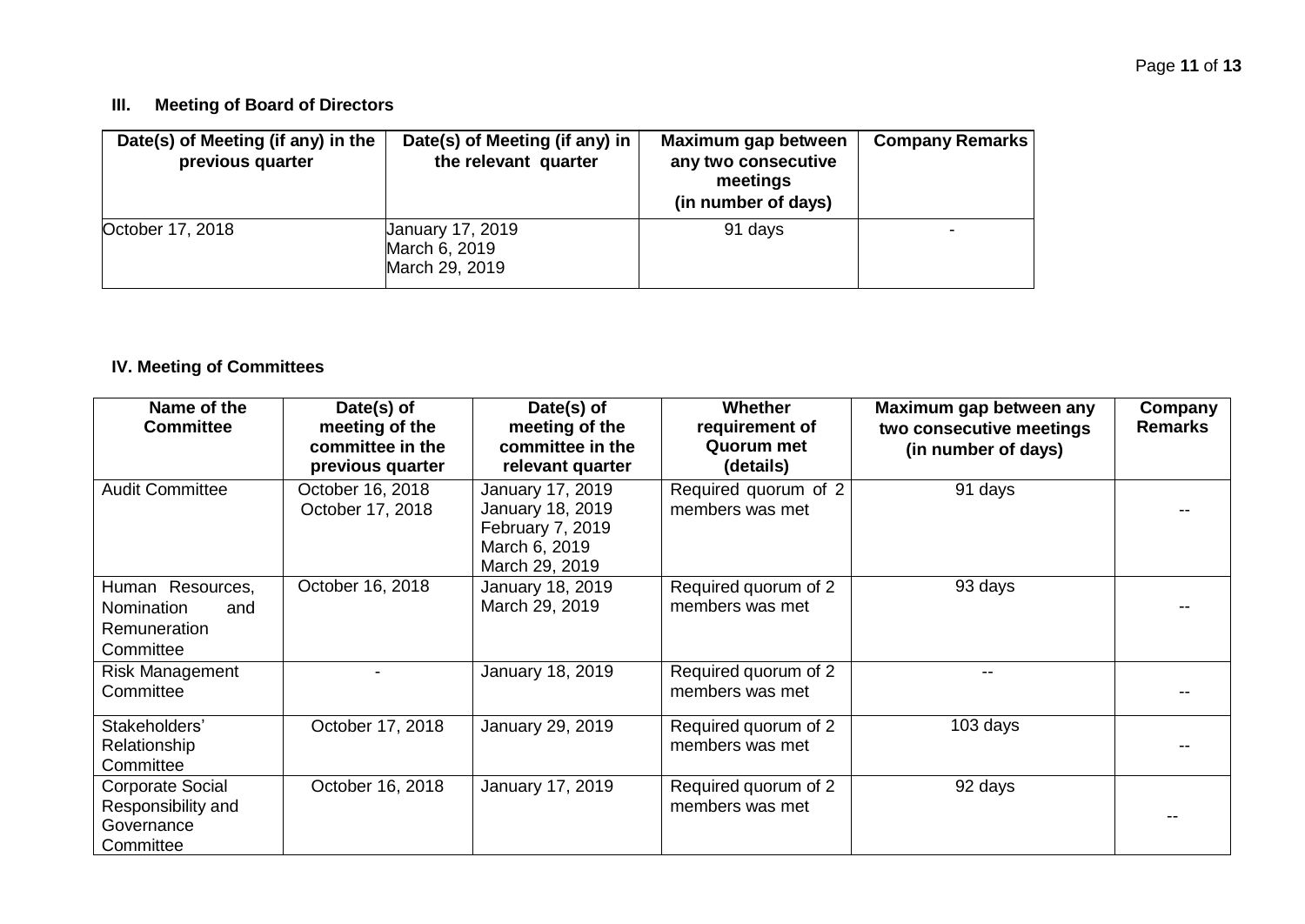# **V. Related Party Transactions**

| <b>Subject</b>                                                                                         | <b>Compliance status</b><br>(Yes / No / NA) | Company<br><b>Remarks</b> |
|--------------------------------------------------------------------------------------------------------|---------------------------------------------|---------------------------|
| Whether prior approval of audit committee obtained                                                     | Yes                                         |                           |
| Whether shareholder approval obtained for material RPT                                                 |                                             |                           |
| Whether details of RPT entered into pursuant to omnibus approval have been reviewed by Audit Committee | Yes                                         |                           |

| <b>Affirmations</b>                                                                                                                                                                                                                                                                                                               | Yes / No |
|-----------------------------------------------------------------------------------------------------------------------------------------------------------------------------------------------------------------------------------------------------------------------------------------------------------------------------------|----------|
| 1. The composition of Board of Directors is in terms of SEBI (Listing Obligations and Disclosure Requirements) Regulations, 2015.                                                                                                                                                                                                 | Yes      |
| 2. The composition of the following Committees is in terms of SEBI (Listing Obligations and Disclosure Requirements) Regulations,<br>2015<br>Audit Committee<br>a.<br>Human Resources, Nomination and Remuneration Committee<br>b.<br><b>Stakeholders' Relationship Committee</b><br>c.<br><b>Risk Management Committee</b><br>d. | Yes      |
| 3. The above committee members have been made aware of their powers, role and responsibilities as specified in SEBI (Listing<br>Obligations and Disclosure Requirements) Regulations, 2015.                                                                                                                                       | Yes      |
| 4. The meetings of the Board of Directors and the above Committees have been conducted in the manner as specified in SEBI<br>(Listing Obligations and Disclosure Requirements) Regulations, 2015.                                                                                                                                 | Yes      |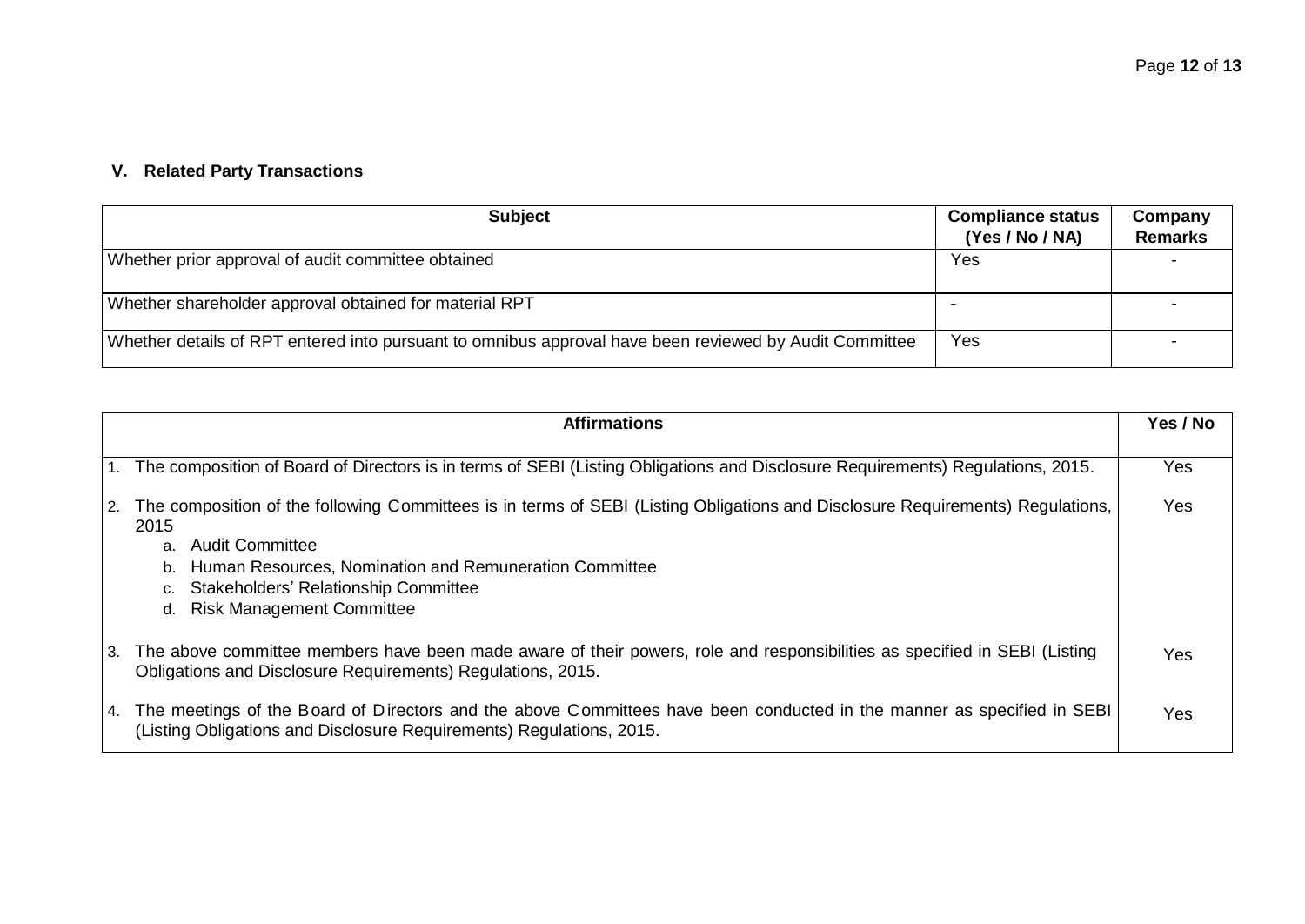The report submitted for the previous quarter ended December 31, 2018 has been placed before Board of Directors. No comments / observations / advice were received from the Board of Directors.

This report will be placed before Board of Directors at its next meeting. Any comments / observations / advice of Board of Directors will be mentioned in the report of next quarter.

**Name:** K. Sethuraman **Designation:** Group Company Secretary & Chief Compliance Officer Date: April 15, 2019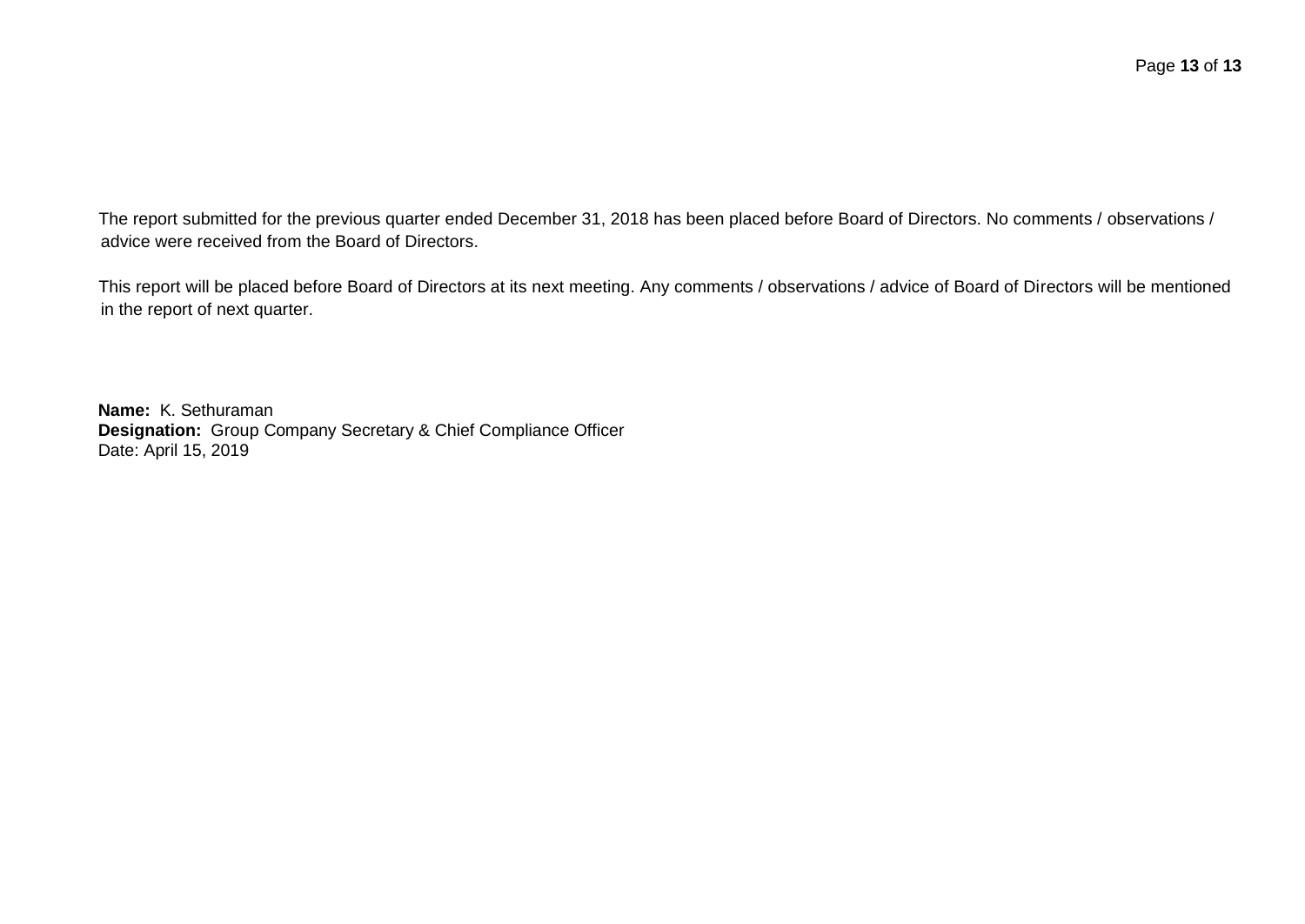### **Annexure B**

## **Corporate Governance Report (for the whole of financial year)**

Name of the Listed Entity – **Reliance Industries Limited**

Financial Year ended – **March 31, 2019**

### **I. Disclosure on website in terms of Listing Regulations**

| <b>Item</b>                                                                                             | <b>Compliance</b><br>status<br>(Yes/No/NA) | If status is<br>"No" details<br>of non-<br>compliance | <b>Web Address</b>                                                |
|---------------------------------------------------------------------------------------------------------|--------------------------------------------|-------------------------------------------------------|-------------------------------------------------------------------|
| Details of business                                                                                     | Yes                                        |                                                       | http://www.ril.com/                                               |
| Terms and conditions<br>appointment<br>of<br>οf<br>independent directors                                | Yes                                        |                                                       | http://www.ril.com/InvestorRelatio<br>ns/Downloads.aspx           |
| Composition<br><b>of</b><br>various committees of<br>board of directors                                 | Yes                                        |                                                       | http://www.ril.com/OurCompany/L<br>eadership/BoardCommittees.aspx |
| Code of conduct of<br>board of directors and<br>senior<br>management<br>personnel                       | Yes                                        |                                                       | http://www.ril.com/InvestorRelatio<br>ns/Downloads.aspx           |
| <b>Details</b><br><b>of</b><br>establishment of vigil<br>Whistle<br>mechanism/<br><b>Blower policy</b>  | Yes                                        |                                                       | http://www.ril.com/InvestorRelati<br>ons/Downloads.aspx           |
| Criteria<br>0f<br>making<br>payments<br>to<br>non-<br>executive directors                               | Yes                                        |                                                       | Disclosed in Annual Report of<br>financial year 2017-18.          |
| Policy on dealing with<br>related<br>party<br>transactions                                              | Yes                                        |                                                       | http://www.ril.com/InvestorRelatio<br>ns/Downloads.aspx           |
| Policy for determining<br>'material' subsidiaries                                                       | Yes                                        |                                                       | http://www.ril.com/InvestorRelatio<br>ns/Downloads.aspx           |
| <b>Details</b><br><b>of</b><br>familiarization<br>programmes imparted<br>independent<br>to<br>directors | Yes                                        |                                                       | http://www.ril.com/InvestorRelatio<br>ns/Downloads.aspx           |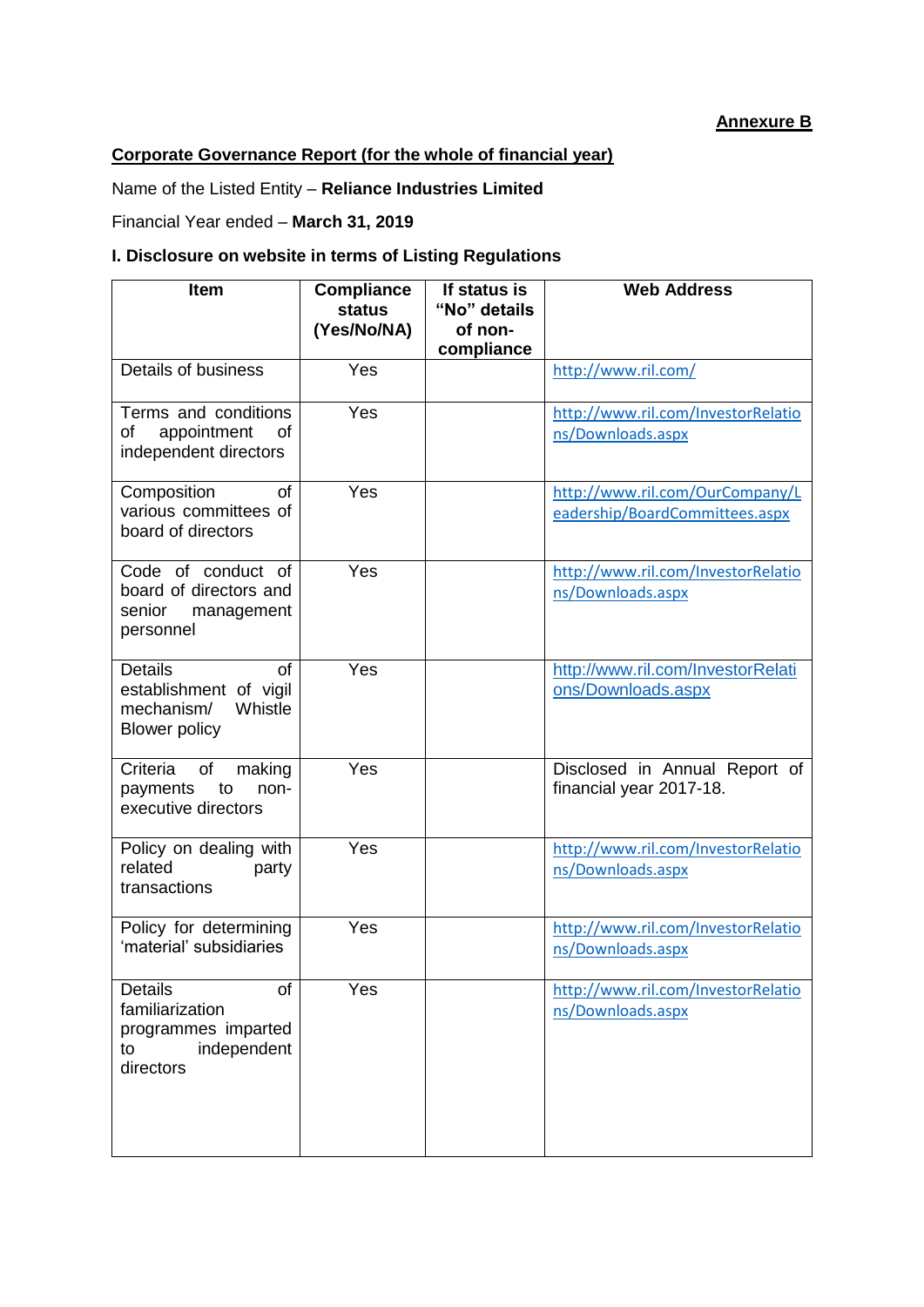| <b>Item</b>                                                                                                                                                            | <b>Compliance</b><br><b>status</b><br>(Yes/No/NA) | If status is<br>"No" details<br>of non-<br>compliance | <b>Web Address</b>                                                    |
|------------------------------------------------------------------------------------------------------------------------------------------------------------------------|---------------------------------------------------|-------------------------------------------------------|-----------------------------------------------------------------------|
| Contact information of<br>designated<br>the.<br>officials of the listed<br>who<br>entity<br>are<br>responsible<br>for<br>assisting and handling<br>investor grievances | Yes                                               |                                                       | http://www.ril.com/InvestorRelatio<br>ns/Investor-Contacts.aspx       |
| Email<br>address<br>for<br>grievance<br>redressal<br>other<br>and<br>relevant<br>details                                                                               | Yes                                               |                                                       | http://www.ril.com/InvestorRelatio<br>ns/Investor-Contacts.aspx       |
| <b>Financial results</b>                                                                                                                                               | Yes                                               |                                                       | http://www.ril.com/InvestorRelatio<br>ns/FinancialReporting.aspx      |
| Shareholding pattern                                                                                                                                                   | Yes                                               |                                                       | http://www.ril.com/InvestorRelatio<br>ns/ShareholdersInformation.aspx |
| Details of agreements<br>entered into with the<br>media<br>companies<br>and/or their associates                                                                        |                                                   |                                                       |                                                                       |
| New name and the old<br>of the<br>listed<br>name<br>entity                                                                                                             |                                                   |                                                       |                                                                       |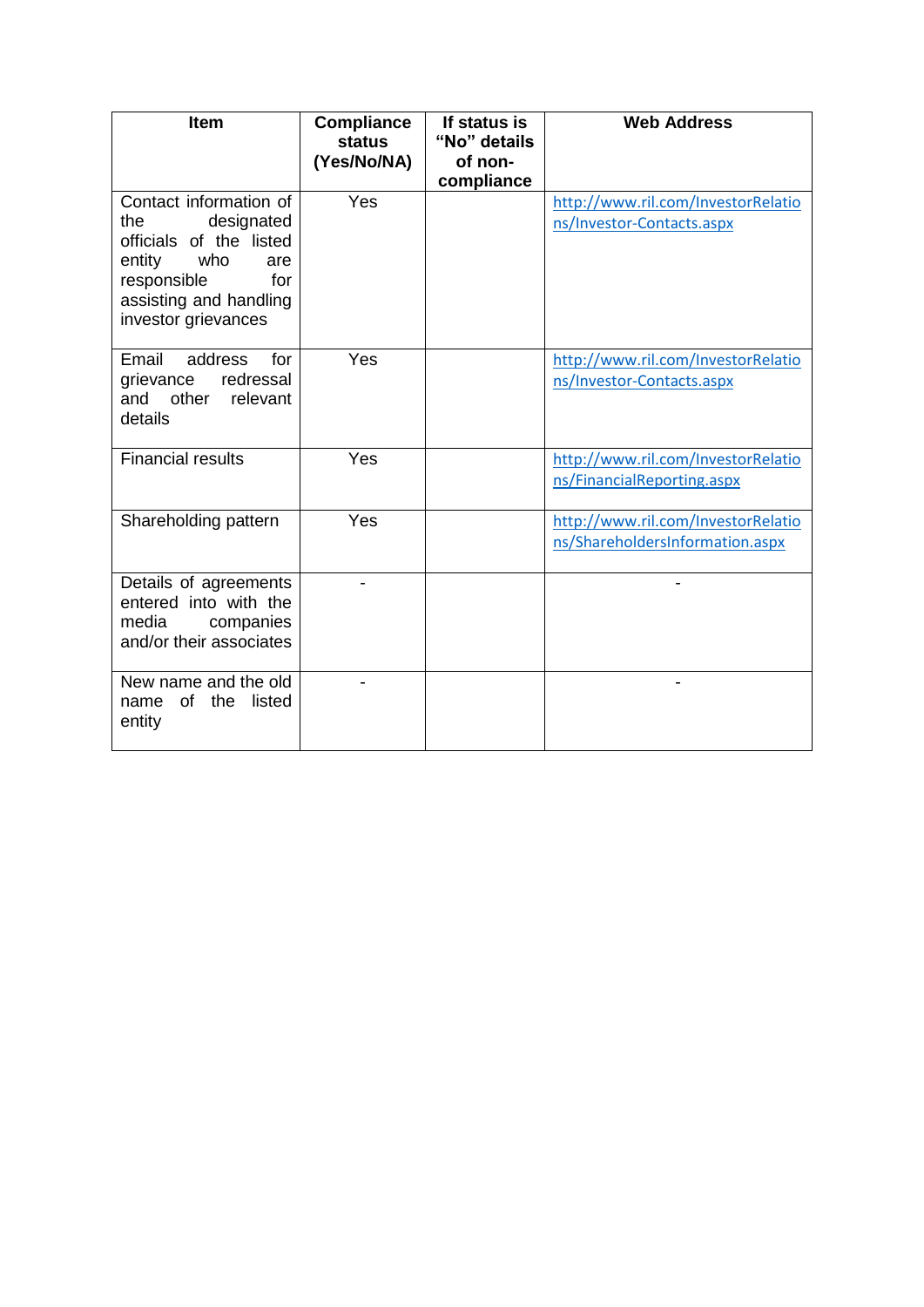### **II Annual Affirmations**

| <b>Particulars</b>                                                                                                               | <b>Regulation</b><br><b>Number</b> | <b>Compliance</b><br><b>status</b><br>(Yes/No/NA) | <b>Remarks</b>                                                                                                                                                                               |
|----------------------------------------------------------------------------------------------------------------------------------|------------------------------------|---------------------------------------------------|----------------------------------------------------------------------------------------------------------------------------------------------------------------------------------------------|
| Independent<br>director(s)<br>have been appointed in<br>terms of specified criteria<br>of 'independence' and/or<br>'eligibility' | $16(1)(b)$ & $25(6)$               | $16(1)(b) - Yes$<br>25(6) - Yes                   |                                                                                                                                                                                              |
| Board composition                                                                                                                | 17(1)                              | Yes                                               |                                                                                                                                                                                              |
| of<br><b>Board</b><br>Meeting<br>of<br>directors                                                                                 | 17(2)                              | Yes                                               |                                                                                                                                                                                              |
| Compliance<br>Review of<br>Reports                                                                                               | 17(3)                              | Yes                                               |                                                                                                                                                                                              |
| Plans<br>orderly<br>for<br>succession<br>for<br>appointments                                                                     | 17(4)                              | Yes                                               |                                                                                                                                                                                              |
| Code of Conduct                                                                                                                  | 17(5)                              | Yes                                               |                                                                                                                                                                                              |
| Fees/compensation                                                                                                                | 17(6)                              | Yes                                               |                                                                                                                                                                                              |
| Minimum Information                                                                                                              | 17(7)                              | $\overline{Y}$ es                                 |                                                                                                                                                                                              |
| <b>Compliance Certificate</b>                                                                                                    | 17(8)                              | Yes                                               | Complied with respect to the<br>financial statements for<br>the<br>financial year 2017-18<br>Would be complied with respect<br>to the financial statements for<br>the financial year 2018-19 |
| <b>Risk</b><br>&<br>Assessment<br>Management                                                                                     | 17(9)                              | Yes                                               |                                                                                                                                                                                              |
| Performance Evaluation<br>of Independent Directors                                                                               | 17(10)                             | Yes                                               |                                                                                                                                                                                              |
| Audit<br>Composition<br>of<br>Committee                                                                                          | 18(1)                              | Yes                                               |                                                                                                                                                                                              |
| <b>Audit</b><br>of<br>Meeting<br>Committee                                                                                       | 18(2)                              | Yes                                               |                                                                                                                                                                                              |
| Composition<br>of<br>Nomination<br>&<br>Remuneration committee                                                                   | $19(1)$ & (2)                      | Yes                                               |                                                                                                                                                                                              |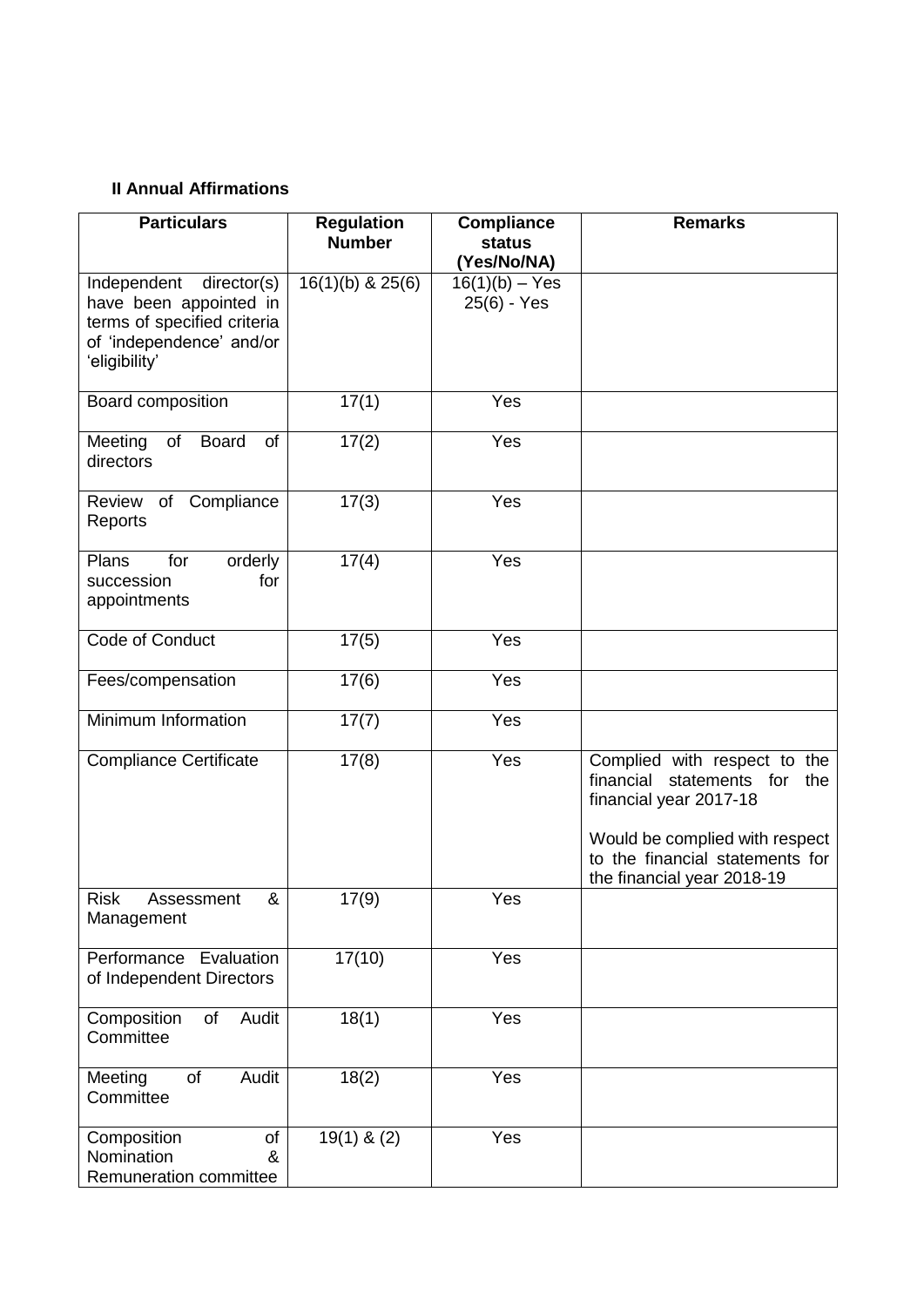| <b>Particulars</b>                                                                                                                     | <b>Regulation</b><br><b>Number</b> | <b>Compliance</b><br><b>status</b><br>Yes/No/NA)                      | <b>Remarks</b> |
|----------------------------------------------------------------------------------------------------------------------------------------|------------------------------------|-----------------------------------------------------------------------|----------------|
| Composition<br>of<br><b>Stakeholders</b><br><b>Relationship Committee</b>                                                              | $20(1)$ & $(2)$                    | Yes                                                                   |                |
| Composition and role of<br><b>Risk</b><br>Management<br>Committee                                                                      | 21(1), (2), (3), (4)               | Yes                                                                   |                |
| Vigil Mechanism                                                                                                                        | 22                                 | Yes                                                                   |                |
| Policy for related party<br>transactions                                                                                               | 23(1), (5), (6), (7)<br>& (8)      | 23(1) - Yes<br>23(5) - Yes<br>23(6) - Yes<br>$23(7) -$<br>$23(8) - -$ |                |
| Prior<br><b>Omnibus</b><br><b>or</b><br>of<br>Audit<br>approval<br>Committee for all related<br>party transactions                     | 23(2), (3)                         | Yes                                                                   |                |
| Approval<br>for<br>material<br>related party transactions                                                                              | 23(4)                              | -                                                                     |                |
| Composition of Board of<br><b>Directors</b><br>of<br>unlisted<br>material Subsidiary                                                   | 24(1)                              |                                                                       |                |
| Other<br>Corporate<br>Governance<br>requirements<br>with<br>respect to subsidiary of<br>listed entity                                  | 24(2), (3), (4), (5)<br>& (6)      | 24(2)-Yes<br>24(3)-Yes<br>24(4) - Yes<br>$24(5) - -$<br>$24(6) -$     |                |
| Maximum Directorship &<br>Tenure                                                                                                       | $25(1)$ & $(2)$                    | Yes                                                                   |                |
| Meeting of independent<br>directors                                                                                                    | $25(3)$ & $(4)$                    | Yes                                                                   |                |
| Familiarization<br>of<br>independent directors                                                                                         | 25(7)                              | Yes                                                                   |                |
| in<br>Memberships<br>Committees                                                                                                        | 26(1)                              | Yes                                                                   |                |
| Affirmation<br>with<br>compliance to code of<br>conduct from members of<br>Board of Directors and<br>Senior<br>management<br>personnel | 26(3)                              | Yes                                                                   |                |